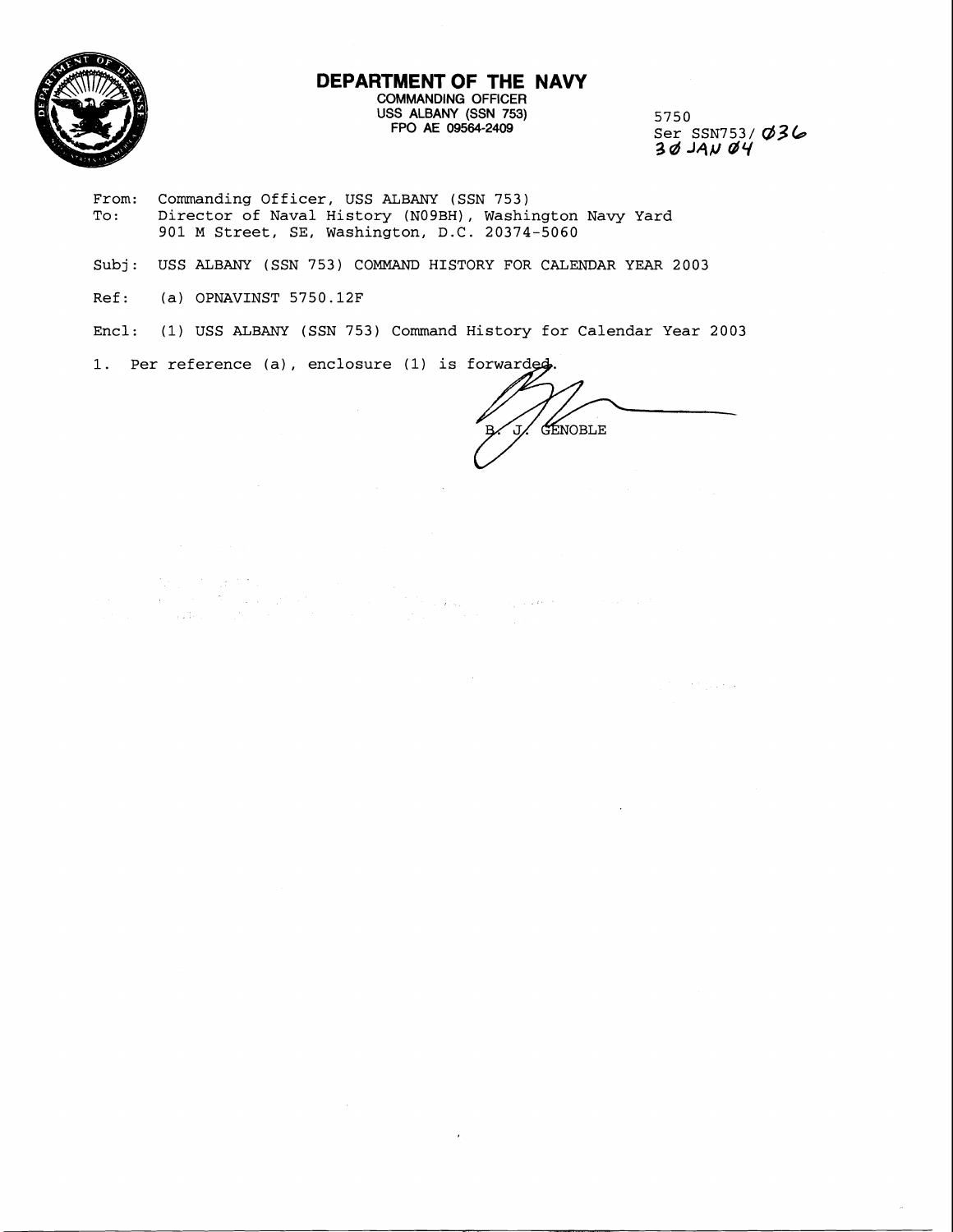# 1. Command Composition and Organization

# a. Mission

(1) USS ALBANY (SSN 753) is the 43rd ship of the Los Angeles class

(2) The 360 ft long, 6900 ton ship is well equipped to accomplish any assigned mission. Equipped with 'State of the Art" highly accurate sensors and weapons control systems, ALBANY is armed with sophisticated MK 48 Advanced Capability (ADCAP) torpedoes and twelve vertical launch tubes in the bow which carry TOMAHAWK cruise missiles. USS ALBANY carries a complement of 143 crewmembers (18 officers and 125 enlisted men).

## b. Organizational Structure

- (1) Immediate Senior Commands: Commander, Submarine Force, U.S. Atlantic Fleet - VADM Donald Commander, Submarine Group TWO - RADM Walsh Commander, Submarine Squadron SIX - CAPT B. E. Grooms Commanding Officer - CDR B. J. Genoble
- (2) Permanent Duty Station: Norfolk, Virginia.

#### 2. Chronology

| 01 JAN - 31 JAN<br>01 FEB - 02 FEB |  | In-port Norfolk, VA<br>In-port Norfolk, VA  |
|------------------------------------|--|---------------------------------------------|
| 03 FEB - 05 FEB                    |  | Underway for Local Operations               |
| 06 FEB - 10 FEB                    |  | In-port Norfolk, VA                         |
| 11 FEB - 14 FEB                    |  | Underway for Local Operations               |
| 15 FEB - 17 FEB                    |  | In-port Norfolk, VA                         |
| 18 FEB - 20 FEB                    |  | Underway for Local Operations               |
| 21 FEB                             |  | In-port Norfolk, VA                         |
| 22 FEB - 06 MAR                    |  | Underway for Local Operations               |
| 07 MAR - 11 MAR                    |  | In-port Norfolk, VA                         |
| 12 MAR - 31 MAR                    |  | Underway for Local Operations               |
| 01 APR - 29 APR                    |  | In-port Norfolk, VA                         |
| 01 May - 02 May                    |  | In-port Groton CT                           |
| 03 May - 15 May                    |  | Underway for Local Operations               |
| 16 May - 19 May                    |  | In-port Port Canaveral, FL                  |
| 20 May - 27 May                    |  | Underway for Local Operations               |
| 28 MAY - 31 MAY                    |  | In-port Norfolk, VA                         |
| 01 JUN - 23 JUN                    |  | In-port Norfolk, VA                         |
| 24 JUN - 11 JUL                    |  | Underway for Local Operations               |
| 12 JUL - 31 JUL                    |  | In-port Norfolk, VA                         |
| 01 AUG - 01 SEP                    |  | In-port Norfolk, VA                         |
| 02 SEP - 14 SEP                    |  | Underway for Local Operations               |
| 15 SEP - 25 SEP                    |  | In-port Groton, CT                          |
| 26 SEP - 30 SEP                    |  | Underway for Local Operations               |
| 01 OCT - 02 OCT                    |  | Underway for Local Operations               |
| 03 OCT - 09 OCT                    |  | In-port Norfolk, VA                         |
| 10 OCT - 31 OCT                    |  | In Dry Dock Norfolk, VA                     |
| 01 NOV - 06 NOV                    |  | In-port Norfolk, VA                         |
| 07 NOV                             |  | Underway for Yorktown Naval Weapons Station |
| 08 NOV - 14 NOV                    |  | In-port Yorktown Naval Weapons Station      |
| 15 NOV - 24 NOV                    |  | Underway for Local Operations               |
| 25 NOV - 28 NOV                    |  | In-port Norfolk, VA                         |
| 29 NOV - 30 NOV                    |  | Underway for Local Operations               |
| 01 DEC - 04 DEC                    |  | Underway for Local Operations               |
| 05 DEC - 06 DEC                    |  | In-port Port Canaveral, FL                  |
| 06 DEC - 09 DEC                    |  | Underway for Local Operations               |
| 09 DEC - 14 DEC                    |  | In-port Norfolk, VA                         |
| 15 DEC - 18 DEC                    |  | Underway for Local Operations               |
| 19 DEC - 31 DEC                    |  | In-port Norfolk, VA                         |
|                                    |  |                                             |